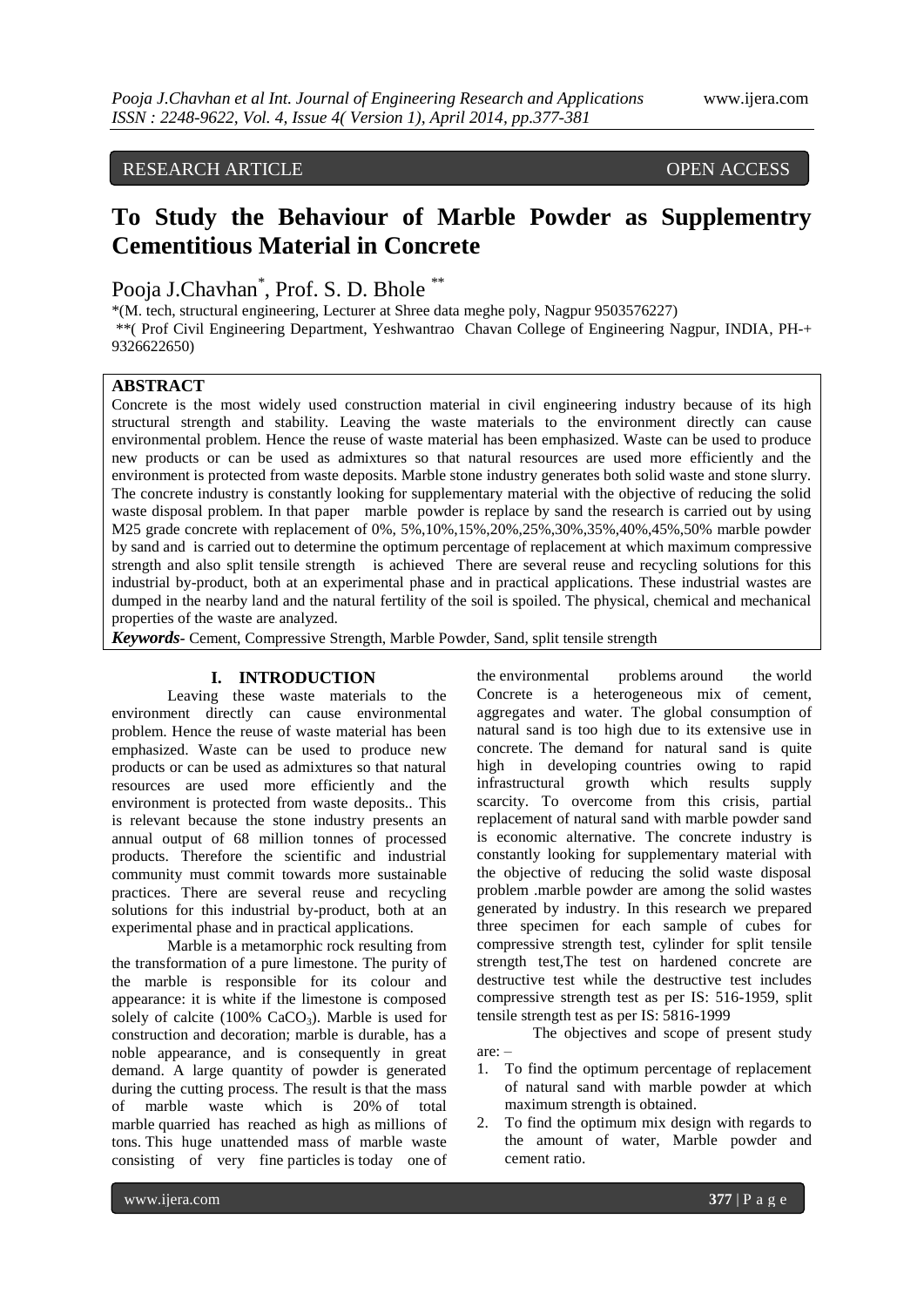- 3. To conduct compression test on and control concrete on standard IS specimen size (150x150x150) mm.
- 4. To study in detail about the presence marble powder in concrete.
- 5. To conduct compressive strength test, split tensile strength test
- 6. To provide economical construction material.
- 7. Provide safeguard to the environment by utilizing waste properly.

## **II. NECESSITY FOR THE USE OF MARBLE POWDER**

Marble stone industry generates both solid waste and stone slurry. Whereas solid waste results from the rejects at the mine sites or at the processing units, stone slurry is a semi liquid substance consisting of particles originating from the sawing and the polishing processes and water used to cool and lubricate the sawing and polishing machines. Stone slurry generated during processing corresponds to around 20% of the final product from stone industry. Therefore the scientific and industrial community must commit towards more sustainable practices. There are several reuse and recycling solutions for this industrial by-product, both at an experimental phase and in practical applications.

#### **2.1 APPLICATION OF MARBLE POWDER**

An additive for thermoplastic and as a hardening agent for rubber industry are as follows:-

- 1. power coating, paints and ceramic industry
- 2. reinforced polyester glass fiber
- 3. leather cloth and flooring applications
- 4. detergent applications
- 5. glass industry (in manufacturing sheet & optical glasses)

## **2.2 ADVANTAGES OF MARBLE POWDER**

- 1. Marble powder can be used as a filler in concrete and paving materials and helps to reduce total void content in concrete.
- 2. Marble powder can be used as an admixture in concrete ,so that strength of the concrete can be increased.
- 3. We can reduce the environmental pollution by utilizing this marble powder for producing the other products.
- 4. Marble dust is mixed with concrete, cement or synthetic resins to make counters, building stones, sculptures, floors and many other objects.
- 5. Marble dust gives an iridescent feel to the object because of the crystallized particles present in the dust from the marble. These cultured marble objects are often seen in luxury settings. Synthetic marble objects made with marble dust

are more commonly used than 100 percent solid marble objects.

- 6. Marble dust is also used to make paint primer for canvas paintings, and as a paint filler.
- 7. Used as a component for manufacture of white cement.
- 8. The marble powder is also used to create carbonic acid gases which is used in the bottling of beverages.

#### **2.3 DISADVANTAGES**

- 1. Only 20% of the final product is obtained from stone industry.
- 2. Marble powder is not available in all the places.

#### **III. CHEMISTRY OF CONCRETE**

The three basic ingredients of concrete are aggregate, cement and water. Aggregates are chemically inert and are bound together by the cement. They are there to give bulk to the concrete and are not involved in the chemical processes.

Cement is made by mixing crushed clay and limestone together and roasting it in a kiln. The resulting powder is a mixture of five chemicals. About 50% is Tricalcium silicate, 25% is dicalcium silicate, 10% Tricalcium aluminates, 10% tetra calcium aluminoferrite and 5% gypsum or hydrated calcium sulphate.

When cement is mixed with water, its constituents are hydrated. The calcium silicates form calcium silicate hydrate, calcium hydroxide and heat. These products contribute to the strength of the concrete.

Tricalcium silicate reacts quickly producing a lot of heat.

 $2(CaO)$  3 (SiO<sub>2</sub>) + 7H<sub>2</sub>O  $\rightarrow$  (CaO) 3 (SiO<sub>2</sub>)<sub>2</sub>. 4(H<sub>2</sub>O) +  $Ca(OH)<sub>2</sub>$  (1)

Dicalcium silicate reacts more slowly and produces less heat.

$$
2(CaO)2(SiO2) + 5H2O \rightarrow (CaO)3 (SiO2)2. 4(H2O) + Ca(OH)2
$$
 (2)

The chemistry of these reactions is complex. When the calcium silicates first come into contact with water, a reaction occurs in which calcium ions are formed and the water [molecules](http://www.suite101.com/content/molecular-bonds-a16707) are broken down to form hydroxide ions. It is this bond breaking that produces heat. Calcium hydroxide is not very soluble so it is soon saturated and forms a solid. At the same time, calcium silicate hydrate is formed which is also a solid. As long as water is in contact with the cement, these reactions continue but they get slower and slower, and can take several years to reach full strength.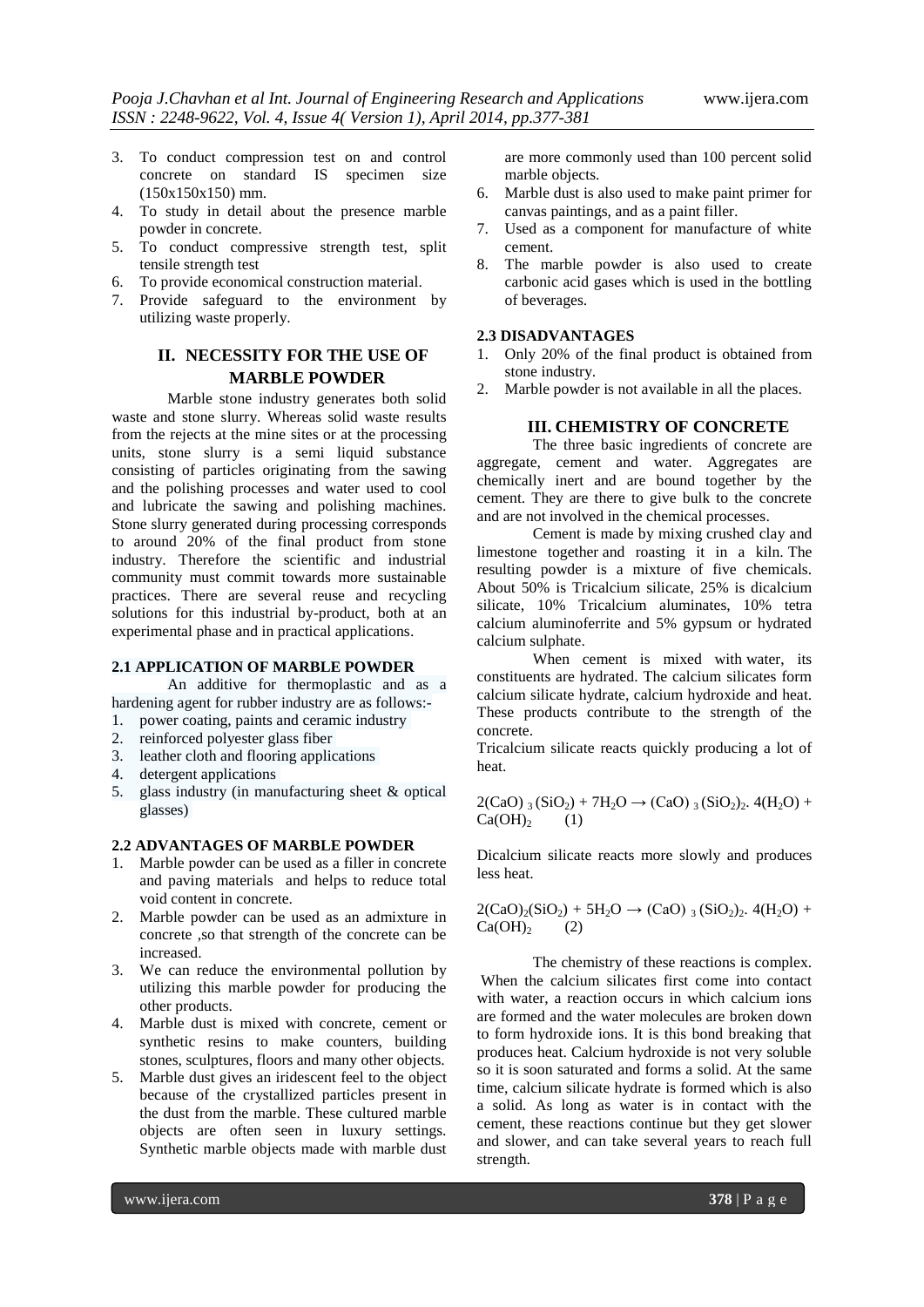Zooming out a level**,** the aggregate is not involved in the reaction, but forms a surface for the solids to form on. This will be easy at first, as there are large areas of water and cement mixed together. As the solid is formed, however, there is less and less space between the grains of aggregate and silicate hydrate for the water to move around and reach unreacted cement. This means that the reaction will slow down as the pores between the aggregate get smaller.

## **IV. MATERIALS AND METHODS**

The materials used in experimental investigation include:

#### **4.1 CEMENT**

Ordinary Portland cement of 43-grade was used in this study Conforming to IS:8112-1989 which has Specific gravity 3.15, Normal consistency 32%.

#### **4.2 MARBLE POWDER (MP)**

In that project the collection of marble powder from ghat road Nagpur The specific gravity of Marble powder is 2.842gmm/cc, Fineness by sieving  $24.4\%$ . Specific surface area(cm2/gm)  $11.4*10<sup>3</sup>$  Marble is a metamorphic rock resulting from the transformation of a pure limestone. The purity of the marble is responsible for its color and appearance: it is white if the limestone is composed solely of calcite  $(100\% \text{ CaCO}_3)$ . Marble is used for construction and decoration; marble is durable, has a noble appearance, and is consequently in great demand. A large quantity of powder is generated during the cutting process. The result is that the mass

of marble waste which is 20% of total marble quarried has reached as high as millions of tons. This huge unattended mass of marble waste consisting of very fine particles is today one of the environmental problems around the world.



**Fig.1: Sample of Marble powder**

#### **4.3 AGGREGATE**

Good quality river sand was used as a fine aggregate conforming to Zone- II of IS: 383- 1970 have fineness modulus of 2.735, specific gravity of 2.5 and water absorption 0.98%. The coarse aggregate passing through 20 mm and retained on 10 mm sieve was used in research. Its specific gravity of 2.85 and water absorption 0.8%.

#### **4.4 WATER**

In this research potable water free from organic substance was used for mixing as well as curing of concrete.

#### **4.5 CHEMICAL PROPERTIES OF MARBEL POWDER**

|  | Table1: Following are the chemical property of Marble powder |
|--|--------------------------------------------------------------|
|  |                                                              |

| <b>Material</b>  |       |                  |           |                                |        |       |                 |        |                   |
|------------------|-------|------------------|-----------|--------------------------------|--------|-------|-----------------|--------|-------------------|
|                  | LOI   | SiO <sub>2</sub> | $Al_2O_3$ | Fe <sub>2</sub> O <sub>3</sub> | CaO    | MgO   | SO <sub>3</sub> | $K_2O$ | Na <sub>2</sub> O |
| Marble<br>powder | 40.63 | 4.99             | 1.09%     | .09%                           | 32.23% | 18.94 | 0.02            | 0.91   | 0.63              |

### **V. EXPERIMENTAL PROGRAMME 5.1 MIXTURE PROPORTIONING**

The M25 mix proportioning is designed as per guidelines, according to the Indian Standard Recommended Method IS 10262- 2009. The total binder content was  $422.77 \text{ kg/m}^3$ , fine aggregate is taken 632.95 kg/m³ , coarse aggregate is taken 1198.525 kg/m³. This research is carried out in two phase, in first phase mix of M25 grade concrete with replacement of 0%,10%,15%,20%,25%, 30%, 35%,40%,45%,50% of natural sand with Marble powder is carried out to determine the optimum

percentage of replacement at which maximum compressive strength is achieved. In second phase, cylinder moulds were used for casting. The total mixing time was 5 minutes; Compaction of concrete in three layers with 25 strokes of 16mm rod was carried out for each layer is done. The concrete was left in the mould and allowed to set for 24 hrs before the cubes were demoulded and placed in curing tank until the day of testing.The three specimens of each mix was prepared and left for curing in the curing tank for 7,14 and 28 days.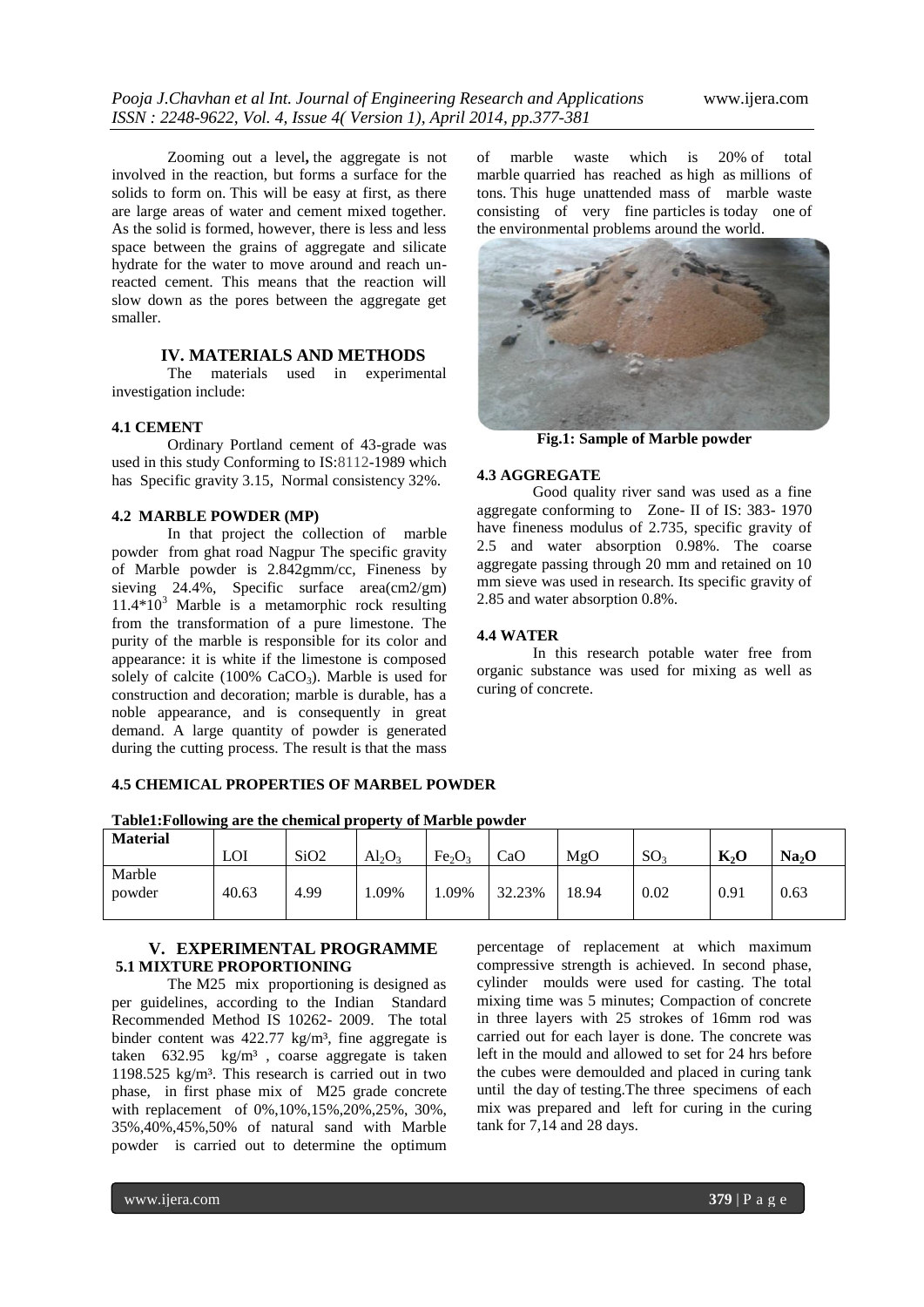| Table 2: Mix proportion for every mix marble powder by sand |                           |                         |      |  |  |  |  |
|-------------------------------------------------------------|---------------------------|-------------------------|------|--|--|--|--|
| Sr. No.                                                     | Grade of concrete         | Mix proportion          | W/c  |  |  |  |  |
|                                                             | $M25- (5\% MP)$           | 1:(1.09/0.0575):2.814   | 0.45 |  |  |  |  |
| $\mathcal{L}$                                               | $M25- (10\% MP)$          | 1: (1.035/0.115): 2.814 | 0.45 |  |  |  |  |
| 3                                                           | M25- (15% MP)             | 1:(0.97/0.173):2.814    | 0.45 |  |  |  |  |
| $\overline{4}$                                              | $M25-$ (20% MP)           | 1:(0.92/0.23):2.814     | 0.45 |  |  |  |  |
| 5                                                           | $M25-$ (25% MP)           | 1:(0.863/0.288):2.814   | 0.45 |  |  |  |  |
| 6                                                           | M25- (30% MP)             | 1:(0.805/0.345):2.814   | 0.45 |  |  |  |  |
| 7                                                           | M25- (35% MP)             | 1:(0.748/0.403):2.814   | 0.45 |  |  |  |  |
| 8                                                           | $M25 - (40\% \text{ MP})$ | 1:(0.69/0.46):2.814     | 0.45 |  |  |  |  |
| 9                                                           | M25- (45% MP)             | 1:(0.632/0.518):2.814   | 0.45 |  |  |  |  |
| 10                                                          | $M25- (50\% MP)$          | 1:(0.575/0.575):2.814   | 0.45 |  |  |  |  |

#### **Table 2: Mix proportion for every mix marble powder by sand**

#### **Table 3: Details Of Replacement Of Marble Powder By Fine Aggregate**

| Sr No          | Cement | Sand | Marble Powder | Aggregate |
|----------------|--------|------|---------------|-----------|
|                | 100%   | 100% | $0\%$         | 100%      |
| 2              | 100%   | 95%  | 5%            | 100%      |
| 3              | 100%   | 90%  | 10%           | 100%      |
| $\overline{4}$ | 100%   | 85%  | 15%           | 100%      |
|                | 100%   | 80%  | 20%           | 100%      |
| 6              | 100%   | 75%  | 25%           | 100%      |
| 7              | 100%   | 70%  | 30%           | 100%      |
| 8              | 100%   | 65%  | 35%           | 100%      |
| 9              | 100%   | 60%  | 40%           | 100%      |
| 10             | 100%   | 55%  | 45%           | 100%      |
| 11             | 100%   | 50%  | 50%           | 100%      |

#### **5.2 TESTING METHOD**

Testing is done as per following IS code. The testing is carried out for compressive strength on cubes as per IS : 516 – 1959, split tensile strength on cylinder as per IS : 5816 – 1999, flexural strength on beam of as per IS: 516 – 1959. Permeable voids tests is carried out as per ASTM C642-97.

| Sr. No         | % Replacement | $\mathbf{C}$<br>7 Days Strength | $\mathbf{C}$ $\mathbf{C}$<br>14<br>Days | -<br>28<br>Days | Split<br>Tensile |
|----------------|---------------|---------------------------------|-----------------------------------------|-----------------|------------------|
|                |               | N/Mm2                           | Strength                                | Strength        | Strength<br>- 28 |
|                |               |                                 | N/Mm2                                   | N/Mm2           | Days N/Mm2       |
|                | $0\%$         | 26.51                           | 30.14                                   | 28.26           | 4.65             |
| $\overline{2}$ | 5%            | 21.07                           | 24.48                                   | 26.22           | 4.36             |
| 3              | 10%           | 28.82                           | 32.55                                   | 30.25           | 4.89             |
| $\overline{4}$ | 15%           | 22.23                           | 24.53                                   | 27.22           | 3.93             |
| 5              | 20%           | 19.24                           | 21.92                                   | 23.12           | 2.53             |
| 6              | 25%           | 23.63                           | 25.56                                   | 26.96           | 2.81             |
| 7              | 30%           | 26.81                           | 30.22                                   | 28.99           | 4.20             |
| 8              | 35%           | 21.58                           | 24.19                                   | 26.20           | 4.62             |
| 9              | 40%           | 21.72                           | 27.1                                    | 30.44           | 3.51             |
| 10             | 45%           | 28.99                           | 32.17                                   | 34.08           | 5.86             |
| 11             | 50%           | 27.1                            | 33.13                                   | 35.67           | 5.72             |

#### **Table No. 4: Compressive strength, Flexural strength, Split tensile strength**

From testing results graph for compressive strength of marble powder with replacement of fine aggregate is shown are as follows :-